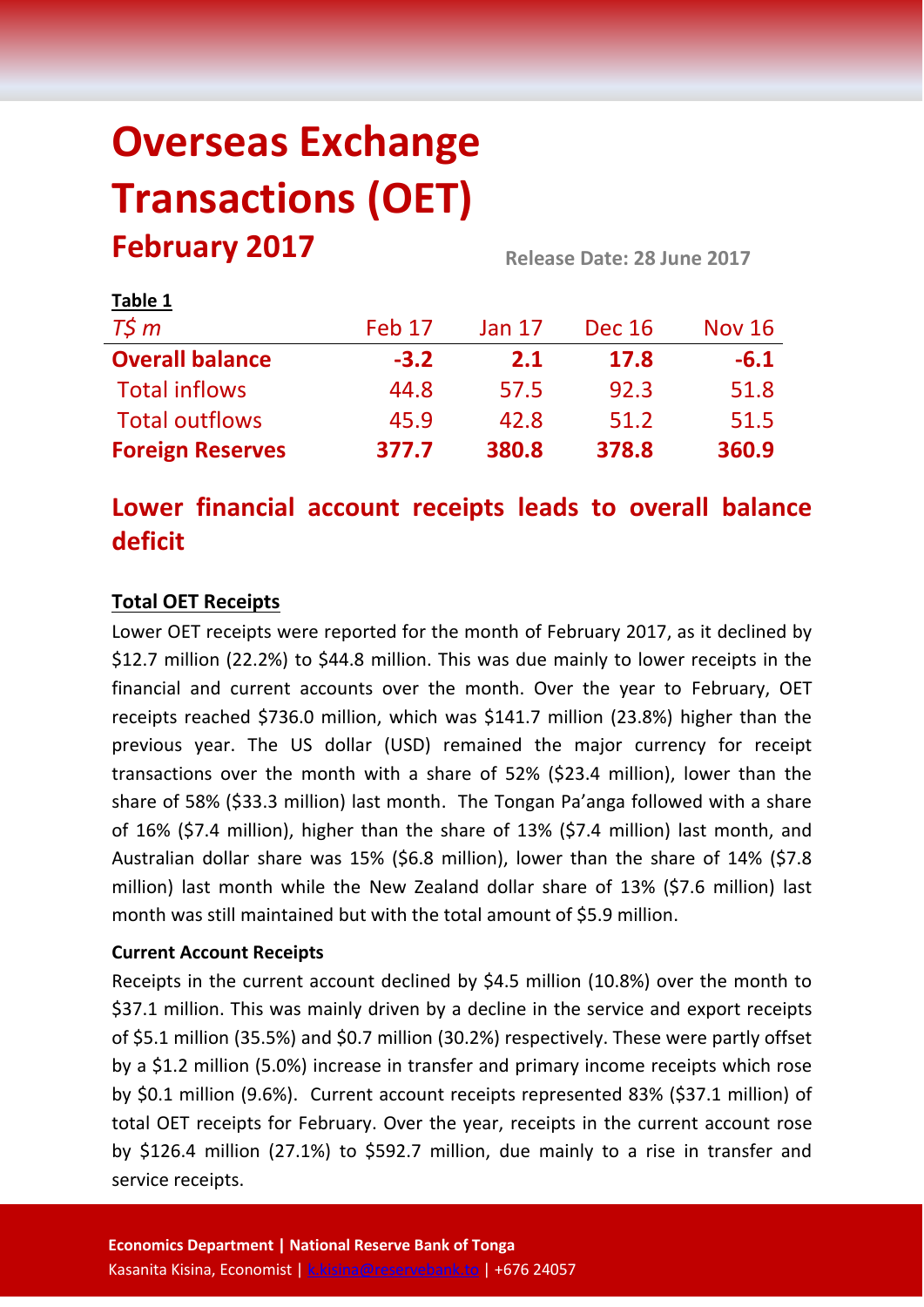Transfer receipts rose over the month by \$1.2 million (5.0%) to \$25.3 million. While

a decrease was noted in private transfers received, this was offset by a \$4.0 million (258.9%) increase in the receipt of official and non-profit official transfers. Private transfers declined to \$17.5 million in February, which was \$2.8 million (13.9%) lower than it was in January, highlighting the end of the festivite season. On the other hand, non-profit organisations'

transfers rose by \$3.0 million (215.3%) underpinned by donations/grants to schools'

alumni and churches activities. Official transfers rose by \$1.0 million due mainly to higher grants received by government for technical assistance and other current expenditures. Over the year, transfer receipts rose by \$90.6 million (30.5%) to \$388.1 million, due to a rise in all categories, particularly private transfers. It also represented 57% of total OET receipts. Improvement in the economic conditions in



**Transfer Receipts** Monthly

Private transfers

Il Non-profit transfers

Cfficial transfers

Source: Banking System

`è is. 40 million  $\overline{\mathbf{3}}$ 

Tonga's major trading partner countries during the year contributed to the higher transfer receipts. 1

Service receipts fell over the month by \$5.1 million (35.5%) to \$9.3 million. Travel receipts declined the most by \$4.0 million (39.6%) due mainly to a decline in personal travel receipts. This coincided with the fall in international arrivals by 598 passengers (6.0%) in February. Other service receipts also declined by \$1.1 million (26.1%), owing mostly to lower receipts for transport and telecommunication services. Over the year, service receipts however rose by \$30.0 million (22.7%) to \$162.4 million, again

**.** 



driven mainly by higher receipts for personal travel and telecommunication services

<sup>1</sup> Further information on remittances can now be found on our Remittances Data flash, available on the NRBT website.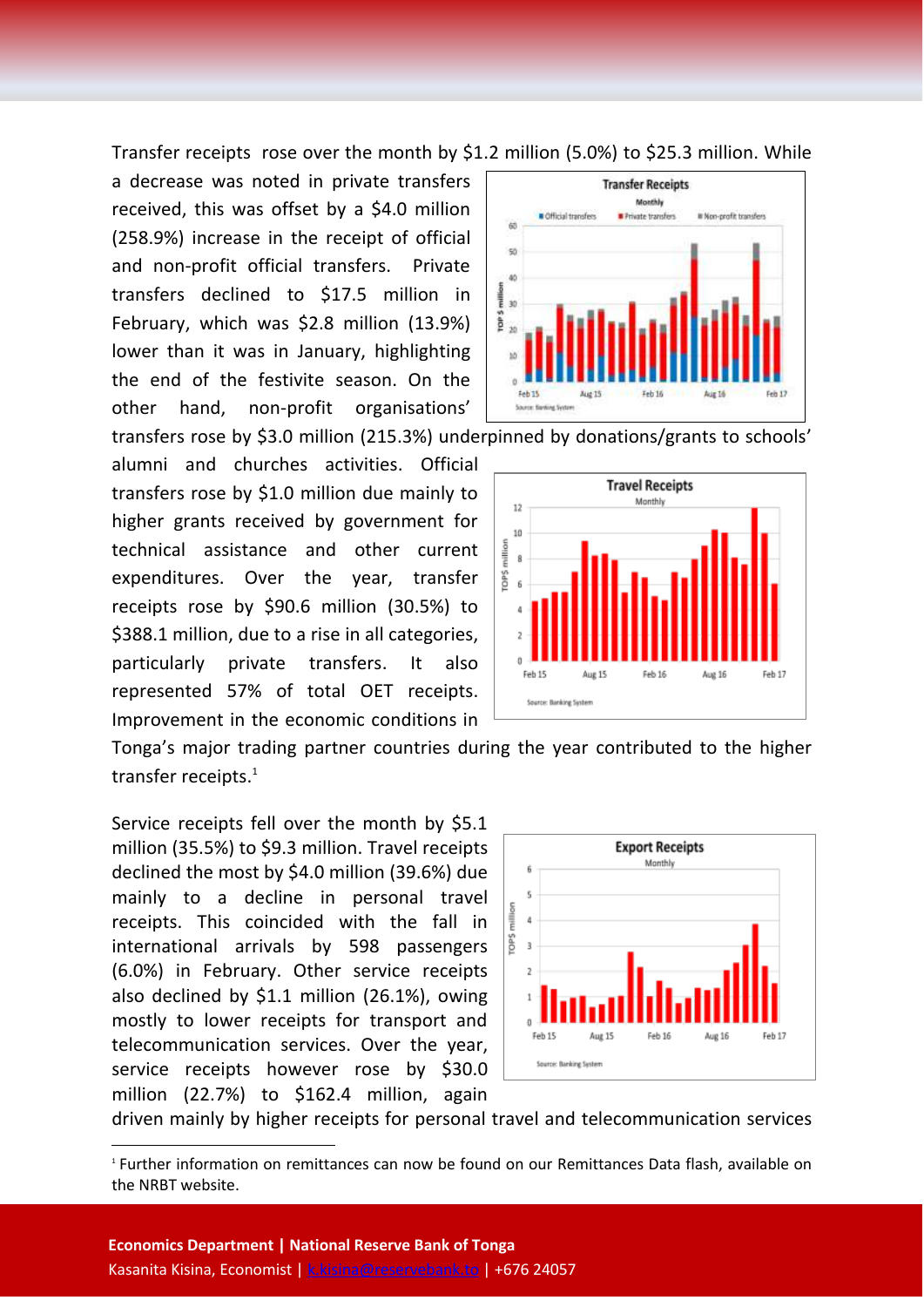which coincided with both the rise in international arrivals and the growth in the tourism and telecommunication sector.

Exports receipts for February slightly declined to \$1.5 million which was \$0.7 million (30.2%) lower than that of the previous month. While noting increases in the proceeds from marines and other exports, these were offset by a decrease in agricultural export proceeds of \$1.0 million (83.8%) to \$0.2 million. This was in line with the decline in volumes of agricultural exports by 188.8 tonnes (86.5%) in February. Proceeds from export of marine products rose over the month by \$0.1 million (16.9%) to \$0.9 million, supported by the rise in marine export volumes of 14.1 metric tonnes (6.3%) during the month. Total export proceeds over the year however, rose by \$7.0 million due mainly to an increase in agricultural export proceeds. The favourable squash season and better harvest of root crops during the year contributed to this annual growth.

#### **Financial Account & Capital Account Receipts**

Driving the lower OET receipts was the decline in financial account receipts which fell by \$10.8 million over the month to \$4.0 million. This was driven by no receipt of direct investments funds during the month compared with \$7.1 million received in the previous month, and lower deposits in resident banks by non-residents as well as lower deposits in non-resident banks by residents. In year ended terms, financial account receipts rose by \$4.8 million (4.3%) to \$116.4 million underpinned by higher direct investments during the year which were partly net-off by lower payments for other investments like interbank transfers.

Capital account receipts, on the other hand, rose over the month by \$2.6 million (242.9%) to \$3.6 million mainly due to higher official and private grants for capital expenditure purposes like constructions by government, individuals and churches. Over the year, capital account receipts rose by \$10.5 million to \$26.9 million (63.5%) due mainly to a rise in private grants for capital expenditures such as constructions by individuals and churches.

#### **Total OET Payments**

An increase of \$3.1 million (7.2%) in total OET payments was reported for February 2017. This was largely attributed to higher payments in the financial account. Over the year to February 2017, the total OET payments reached \$616.9 million, which was \$87.0 million (16.4%) higher than the same period of last year. Higher import and service payments drove the annual rise in OET payments. The US dollar (USD) remained as the major currency for payment transactions over the month with a share of 59% (\$26.8 million), followed by the New Zealand dollar (NZD) with a share of 26% (\$11.9 million) and the Australian dollar with a share of 7% (\$3.3 million).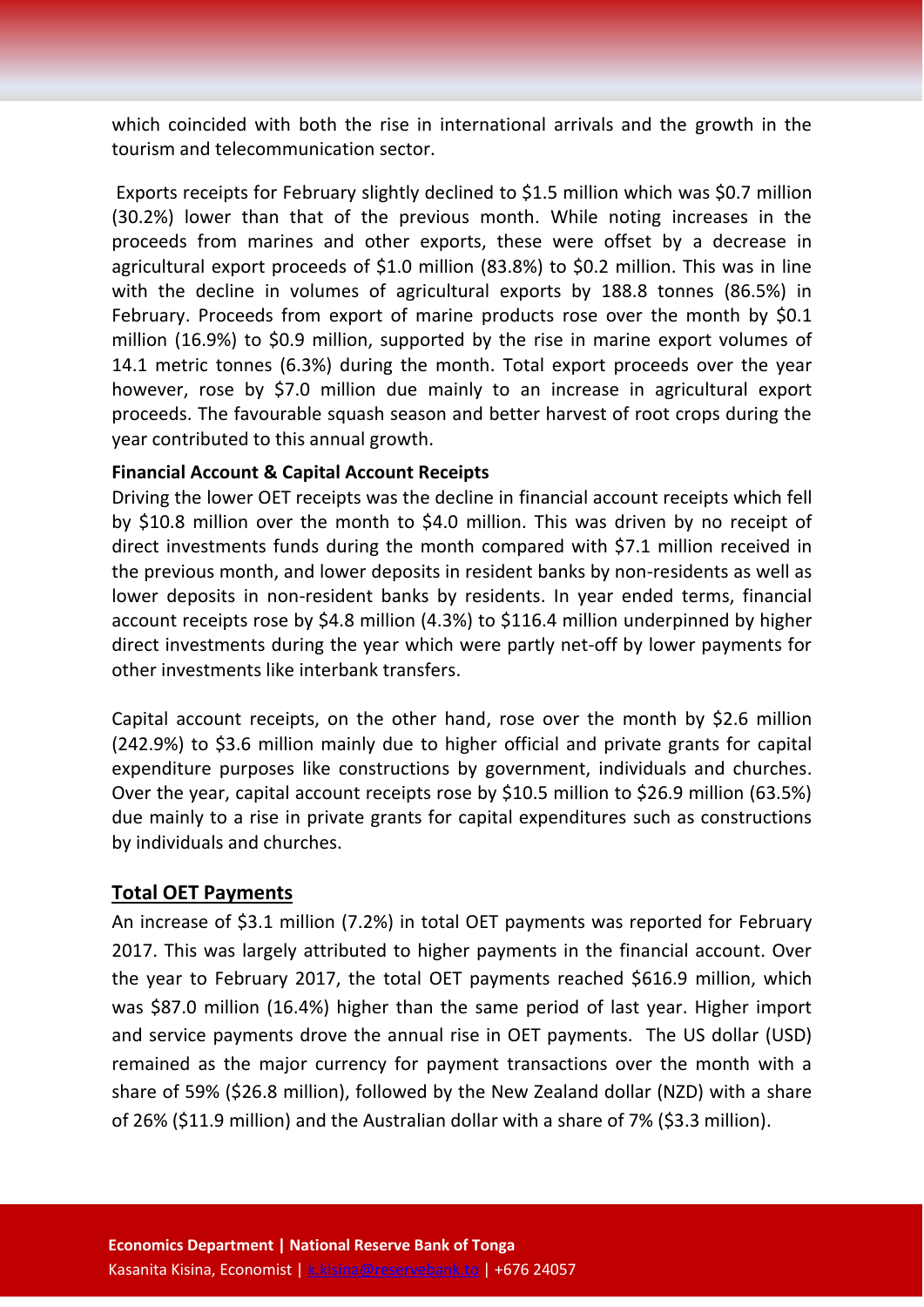#### **Current Account Payments**

Lower current account payments of \$38.2 million were recorded in February, which was \$3.3 million (8.0%) lower than it was in January. This was driven mainly by lower import payments over the month. In year ended terms, current account payments increased by \$85.4 million (17.5%) to \$572.7 million due to higher payments for imports and services, representing 92.8% of total OET payments.



Import payments declined to \$21.0 million in February, which was \$5.0 million (19.2%) lower than the previous month. Lower payments for wholesale and retail goods, construction materials, vehicle and government imported goods payments drove the decline in imports payments. This marked the ending of the Christmas festivities and also supported the decline in vehicle registrations by 32 vehicles (11.2%). Container registrations however rose by 243 containers (37.6%) which indicate the lagged effect of payments of these containers and their arrival in Tonga. In year-ended terms, import payments rose by \$37.4 million (12.2%) to \$344.1 million due to higher payments for construction materials and wholesale & retails goods. Import payments accounted for 55.8% of total OET payments.

Service payments, on the other hand, rose by \$3.5 million (35.5%) to \$13.5 million over the month, underpinned by higher payments for airline and telecommunication business services. Over the year, service payments were \$143.7 million, \$32.1 million (28.8%) higher than the previous year, due mainly to higher travel payments.

Primary income and transfer payments slightly declined by \$0.1 million (14.8%) and \$1.8 million (36.5%) respectively due to lower payments of dividends, interests on external loans and private transfer payments. Over the year they both rose by \$8.0 million (50.9%) and \$7.9 million (14.7%) respectively, driven by higher dividends remitted to foreign investors and higher private transfers for family support and gift during the year.

#### **Capital & Financial Account Payments**

There was no capital account payments reported in February 2017 while financial account payments increased by \$6.6 million (572.2%) to \$7.7 million due mainly to reimbursements of intercompany funds to overseas investors. Over the year, capital account payments declined by \$2.4 million underpinned by lower private grants for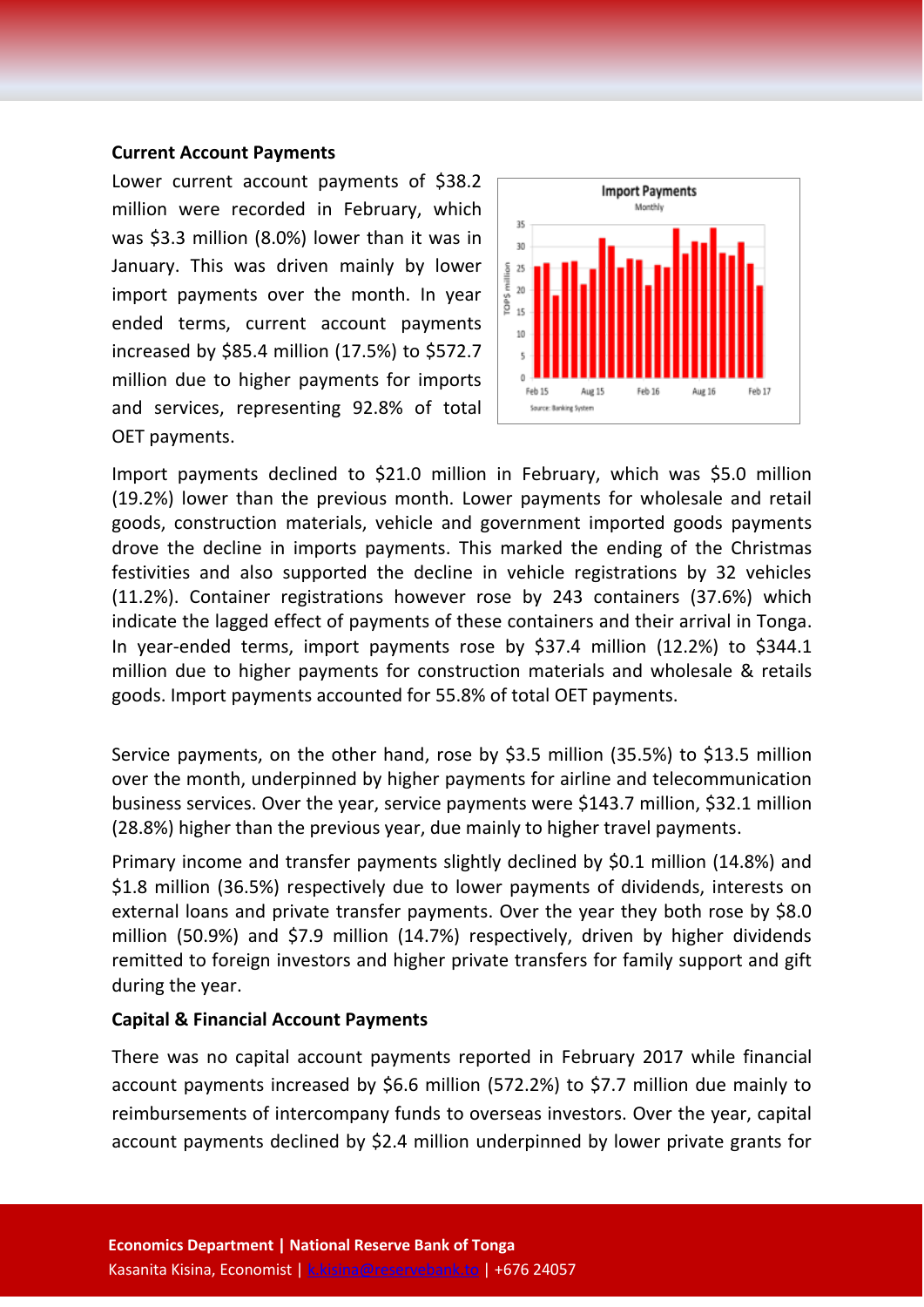individuals and churches' constructions while financial account payments rose by

\$4.0 million (10.8%) to \$41.3 million mostly in the form of interbank transfers.

#### **Overall Balance & Foreign reserves**

In February 2017, the balance of OET was a deficit of \$3.2 million. This contributed to the decline in the official foreign reserves to \$377.7 million in February 2017, sufficient to cover  $7.1<sup>2</sup>$ months of imports, well above the Reserve Bank's minimum range of 3-4 months of imports.

The outlook for the foreign reserves is to remain comfortably above the minimum range, given the expectation of on-going remittance receipts, Government aid in the form of budget support, and other assistance from donor partners partly offset by the higher anticipated import payments. However, delays to the inflow of these funds will pose a risk to the outlook.





1

<sup>&</sup>lt;sup>2</sup> Method of calculation changed in February 2017 to include imports of both goods and services (previous method used imports of goods only)